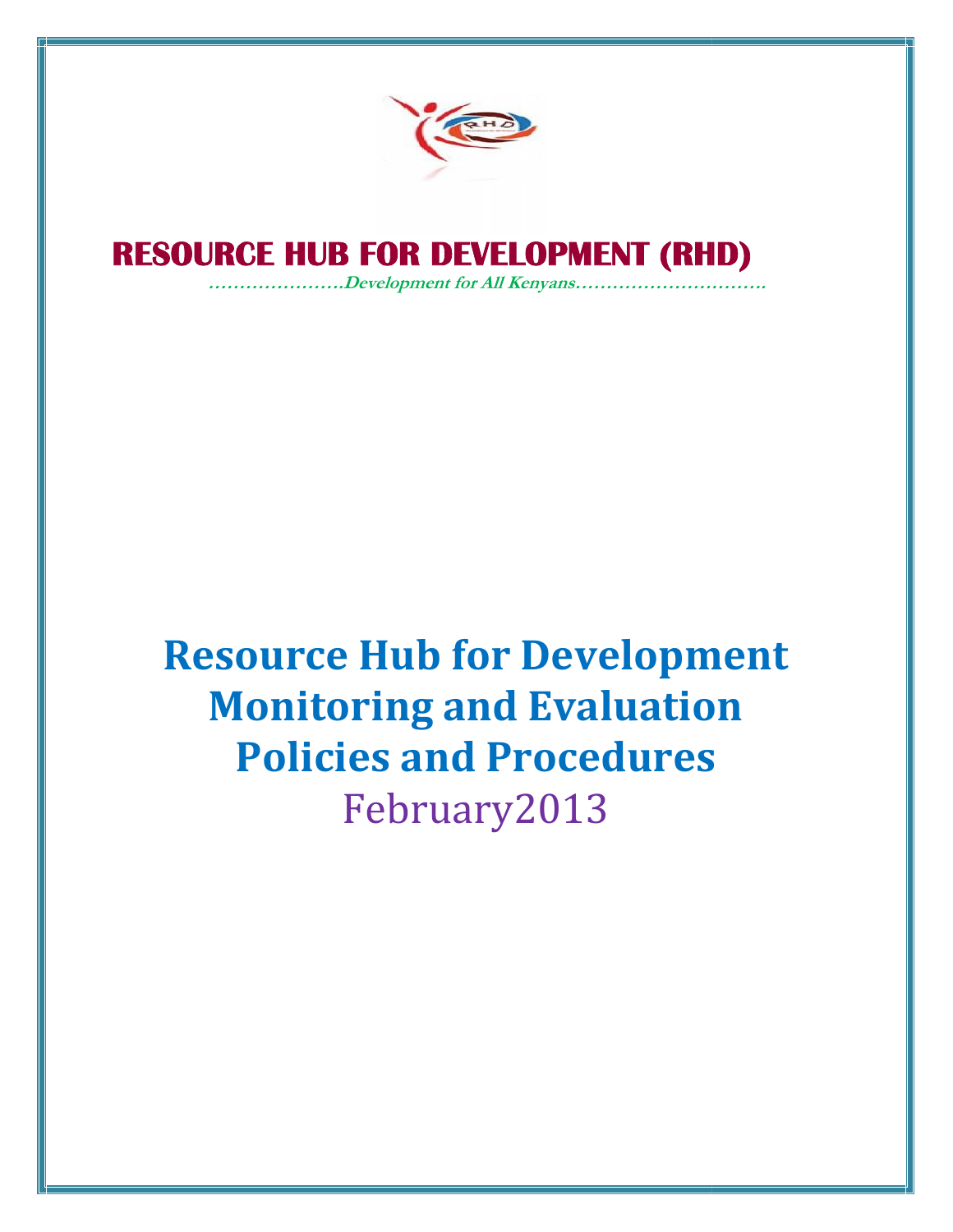#### **Contents**

| I.   |                                                           |  |
|------|-----------------------------------------------------------|--|
|      |                                                           |  |
|      | The Special Nature of the RHD from an M&E Perspective 4-5 |  |
|      |                                                           |  |
| II.  |                                                           |  |
|      |                                                           |  |
|      |                                                           |  |
|      |                                                           |  |
|      |                                                           |  |
|      |                                                           |  |
|      |                                                           |  |
|      |                                                           |  |
|      |                                                           |  |
|      |                                                           |  |
| III. |                                                           |  |
|      |                                                           |  |
|      |                                                           |  |
|      |                                                           |  |
| IV.  |                                                           |  |
|      |                                                           |  |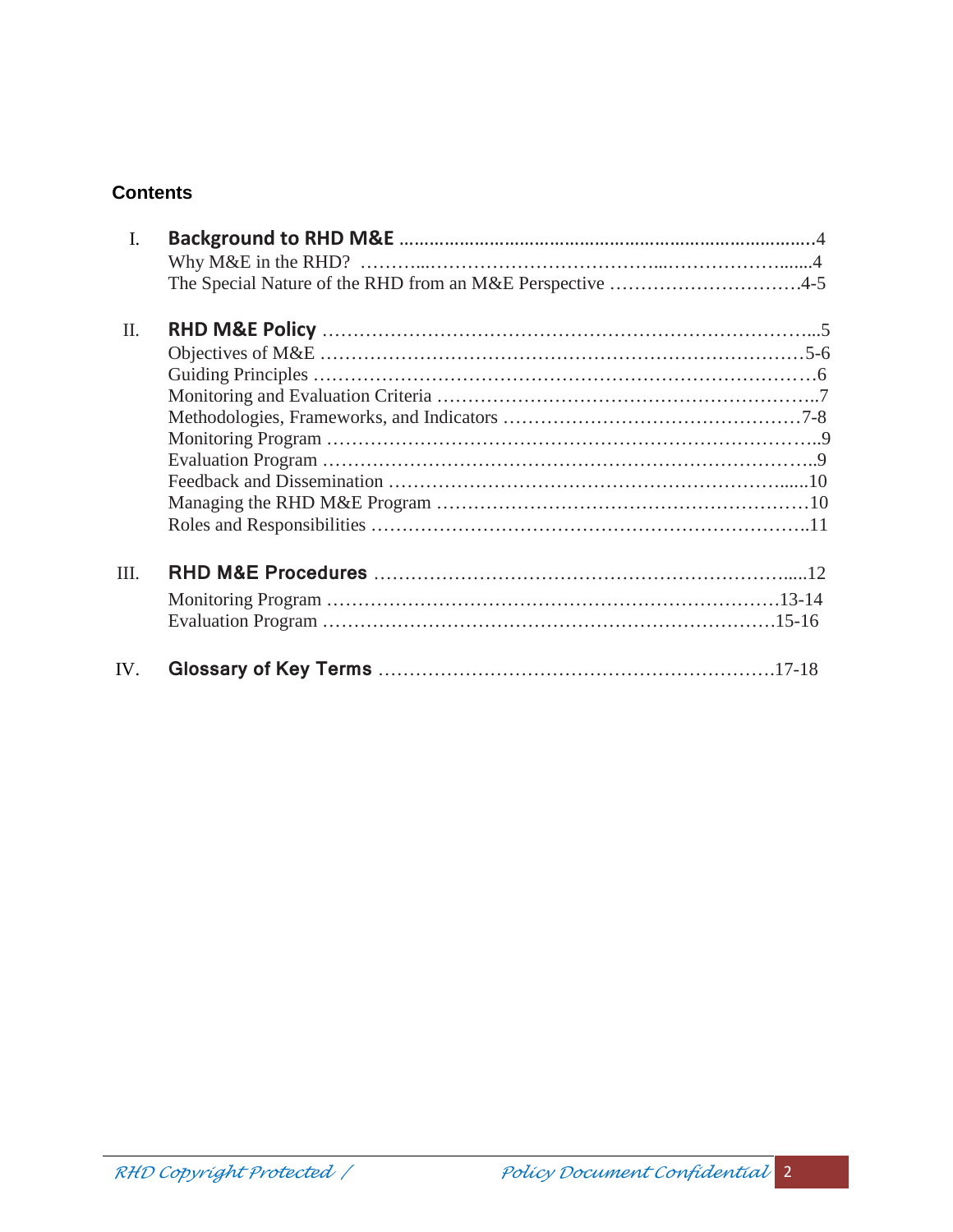- 1. **Resource Hub for Development (RHD)** is a national, non- governmental, non religious and non-political Organization operating in Kenya with its Head Office based in Kisumu City. R.H.D was founded in August 2010 after the expansion of the service need by the previous Women of Action Community Organization (WACO) which was by then operating as a (CBO) in Nyakach. From then, the organization name was changed and registered under the NGO's Coordination ACT of Kenya as Resource Hub for Development (RHD) and its geographical area of focus expanded to cover all the poor, marginalized rural regions of Kenya. The mission is to alleviate poverty and empower poor marginalized rural communities through economic and social programs. We stand to change the lives of individual and families in the poorest communities in Kenya by promoting initiatives and sustainable development solutions which advocates facilitating lasting change, strengthening development capacity for self help, providing economic, social opportunities and relief to the poor. The organization major projects involve; Health Care, Water - Sanitation & Hygiene (WaSH), Education, Agriculture, Environmental Management and Energy conservation, Housing and Settlement, HIV/Aids, Information, Micro-finance and Management, Humanitarian Relief, Youth and Women Empowerment, Social and Cultural Programs -Peace Building, Volunteerism, Population and Reproductive health and welfare. RHD works with the poorest of the poor marginalized, isolated rural communities nationwide to identify and solve core problems. The Instrument for the Establishment of the RHD Operational Strategy and the RHD Operational Programs provide the strategic context for monitoring and evaluation of activities within the RHD.
- 2. The need for establishing Monitoring and Evaluation (M&E) policies and procedures at the RHD arose from the conclusions and recommendations of the RHD Board of Directors –AGM" (2013). One of the key points made in this evaluation was the importance of an effective monitoring and evaluation system. The Board of Directors' evaluation found that the RHD "has not been successful in establishing a mechanism for systematically learning from experience as a RHD-wide operation" and "no RHD nationwide system had been set up to systematically gather and disseminate this information and to track and monitor RHD strategies, operations, and projects."
- 3. When the RHD was founded in 2010, the RHD Board of Directors was entrusted with the responsibility for developing, adopting, and evaluating the operational policies and programs for RHD financed activities. Regarding evaluation responsibilities, the RHD Board Members requested that the RHD Directors prepare a paper on M&E policies and procedures under RHD operations. This was presented in RHD Board of Directors – AGM" (2013), which provided a set of concepts laying out the goals, scope of evaluative activity, procedures, and funding needed for an effective program in the RHD to monitor and evaluate its performance.
- 4. A systematic framework for M&E was later presented to the RHD Board of Directors AGM" in December (2013) and approved. The present M&E policies and procedures document sets out the principles of monitoring and evaluation as applicable to RHD-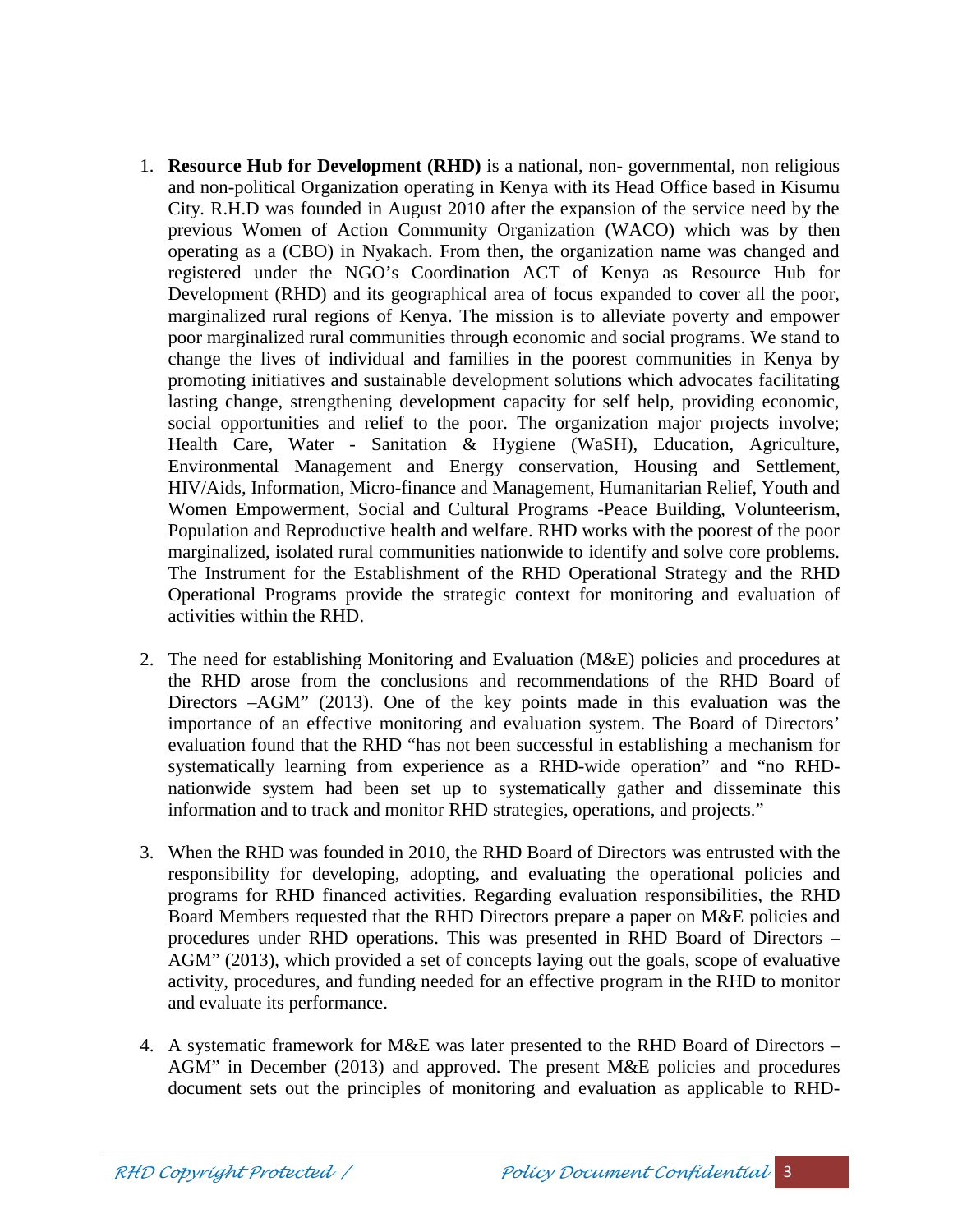supported activities. The operational standards of the procedures introduced in this paper will be developed later, as may be needed by RHD partners.

5. This document is presented in three parts. The first part provides background information explaining the need for M&E policies and procedures at RHD. The second part presents the policies, objectives, and overall purpose of the RHD M&E policies. And the third part describes the M&E procedures that are required and that should be followed by all partners responsible for the implementation of RHD projects. A glossary of terms used in this document is also included.

## **I. Background to RHD M&E**

#### **Why M&E in the RHD?**

6. There are several reasons why M&E in the RHD is essential:

- M&E is a necessity for producing consistent RHD-nationwide information that will allow RHD accomplishments to be determined within the context of the implementation of RHD projects—across a number of partners, a variety of counties, and a community of project types in several focal areas at sites within Kenya.
- M&E enables the comprehensive assessment of RHD's effectiveness and impacts.
- M&E is not only an instrument to measure progress in attaining development for all Kenyans benefits but also should be considered an intrinsic part of this progress.
- M&E ensures that accountability is a critically important issue based on transparent procedures, oversight, and data-based reporting.
- M&E adds significantly, in its own right, to RHD's learning and capacity building goals because (a) it facilitates the use—in the appropriate projects—of the best existing scientific knowledge to monitor (in some cases) some changes sought by the program in the RHD focal areas; and (b) it ensures the development of monitoring and evaluation skills RHD-nationwide.
- M&E helps the entire RHD enterprise to become progressively more cost effective by building on the lessons of both successes and failures early enough for them to make a difference. To accomplish this, M&E ensures that what is being learned is effectively disseminated.

#### **The Special Nature of the RHD from an M&E Perspective**

7. M&E policies and procedures, in the context of the RHD, must take into account the features that make the RHD a distinctive initiative and institution. As presented, the mission of RHD is to alleviate poverty and empower poor marginalized rural communities through economic and social programs through international cooperation, partnership, and collaboration across many diverse institutions.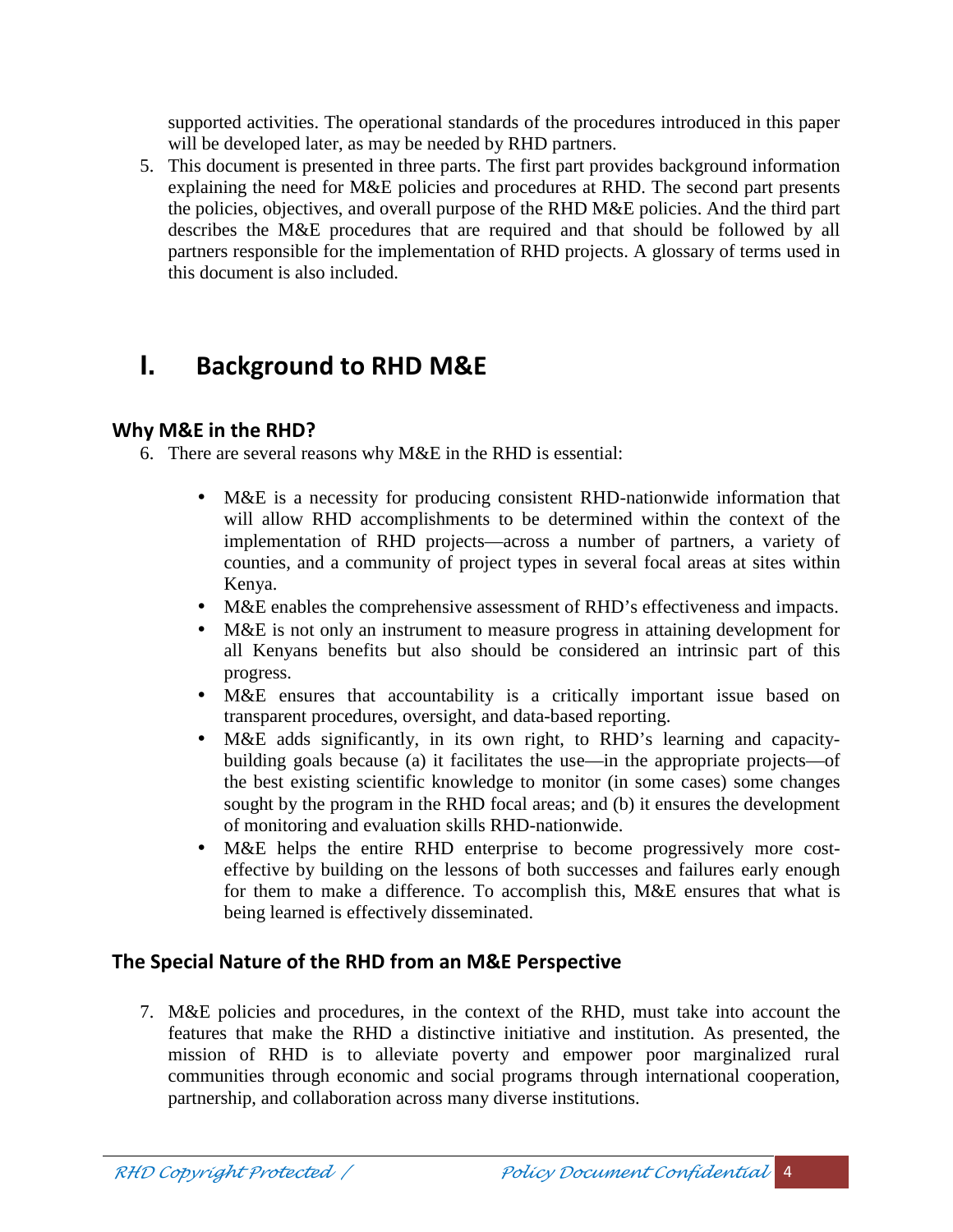- 8. RHD has a special role in learning what works in program operations and making this knowledge available to participating partners, organizations and influential leaders at all levels of RHD activity. Therefore, RHD needs to put in place a system of monitoring and evaluation that generates and disseminates this knowledge.
- 9. Integral with the process for mission achievement is the linkage of RHD activities with the county development plans and strategies of the recipient community/ county, making RHD initiatives community-driven and based on community priorities. The M&E policies and procedures at RHD need to assess how the national dimensions of the focal areas are incorporated into these plans and strategies at regional and community levels.
- 10. The multiplicity of formal and informal relationships with a diverse group of stakeholders calls for RHD to be able to provide a continuing flow of information on program status, performance, and impact. A key aspect of these relationships is the requirement for full transparency and appropriate participation in RHD operations. RHD monitoring and evaluation processes and reports will, thus, need to be open and the findings and recommendations widely shared.
- 11. Although RHD requests new and additional grant and concessional funding to meet the agreed incremental costs of measures to achieve community development benefits, RHD needs to ensure the cost-effectiveness of its activities. M&E promotes accountability to the RHD and its partners.
- 12. In view of the organizational arrangements for carrying out RHD-funded activities, the concepts and practices of M&E need to be well established in each project. It is expected that, in a number of instances, M&E capacities will need strengthening, with particular emphasis on capacities to track and assess performance and impact. These capacities can be enhanced by linkages to a network of universities and other partners with responsibilities, skills, and interests in sustainable development trends and their measurement. These linkages should, however, go beyond typical consultant relationships to provide for the actual transfer of M&E skills.

# **II. RHD M&E Policy**

### **Objectives of M&E**

- 13. M&E policy at the RHD has four objectives:
	- To monitor and evaluate **results** and **impacts** of RHD activities
	- To provide a basis for **decision-making** on amendments and improvements of policies, strategies, program management, procedures, and projects
	- To promote **accountability** for resource use against objectives by participating partner, donors, and executing organization.
	- To document, provide feedback on, and disseminate results and **lessons learned**.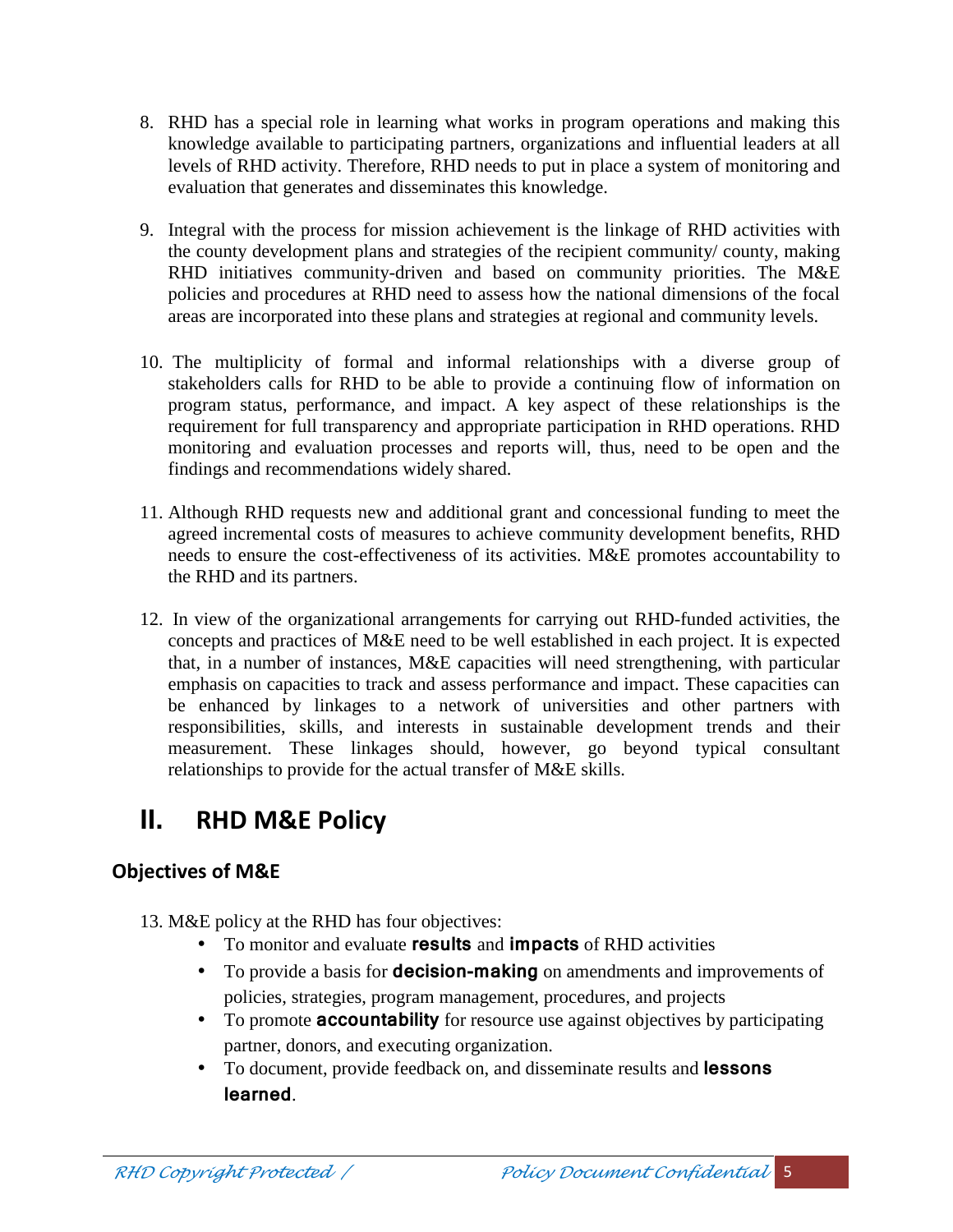- 14. More specifically, the purposes of the RHD M&E are to *monitor, evaluate,* and *disseminate* RHD project-related information and lessons on: the performance of projects as well as adequacy of policies and procedures; the changes in country *capacities* for addressing sustainable development issues; the changes in *policies affecting* development; benefits of projects and programs; and the adequacy of RHD guidelines and procedures on project cycle management. In particular, the policy has the overarching function to keep RHD management abreast of the performance of RHD engagements and operations at all levels.
- 15. RHD M&E policy objectives will be implemented through the following activities:
	- Ensuring that monitoring and evaluation functions are established and operating effectively within RHD and other relevant cooperating partners
	- Establishing criteria for measuring performance, results, and impact
	- Undertaking special evaluation studies related to RHD nationwide interests and responsibilities to guide decisions on RHD policies and operations
	- Developing mechanisms for the feedback and dissemination of RHD experience as well as good practices
	- Providing M&E data and information to assist the RHD in meeting its informational responsibilities to the RHD Board, other project partners, and the general public.

#### **Guiding Principles**

16. RHD M&E is guided by the following principles:

- Operational monitoring and evaluation will build on the existing systems of the RHD partners, Agencies with the harmonization of monitoring, evaluation, and dissemination practices and outputs to meet RHD mission requirements.
- Scientific and technical aspects of monitoring and evaluation will draw on the advice and recommendations of the Scientific and Technical Advisory Panel (STAP).
- Evaluation practices will follow established standards, ensuring the credibility, impartiality, transparency, and usefulness of evaluation projects.
- A project logical framework approach will be employed.
- Coordination by the Senior M&E Coordinator will serve to ensure uniformity of guidelines and criteria, procedures, and reporting so that the RHD nationwide objectives and performance can be tracked, analyzed, and assessed, consistently and fairly.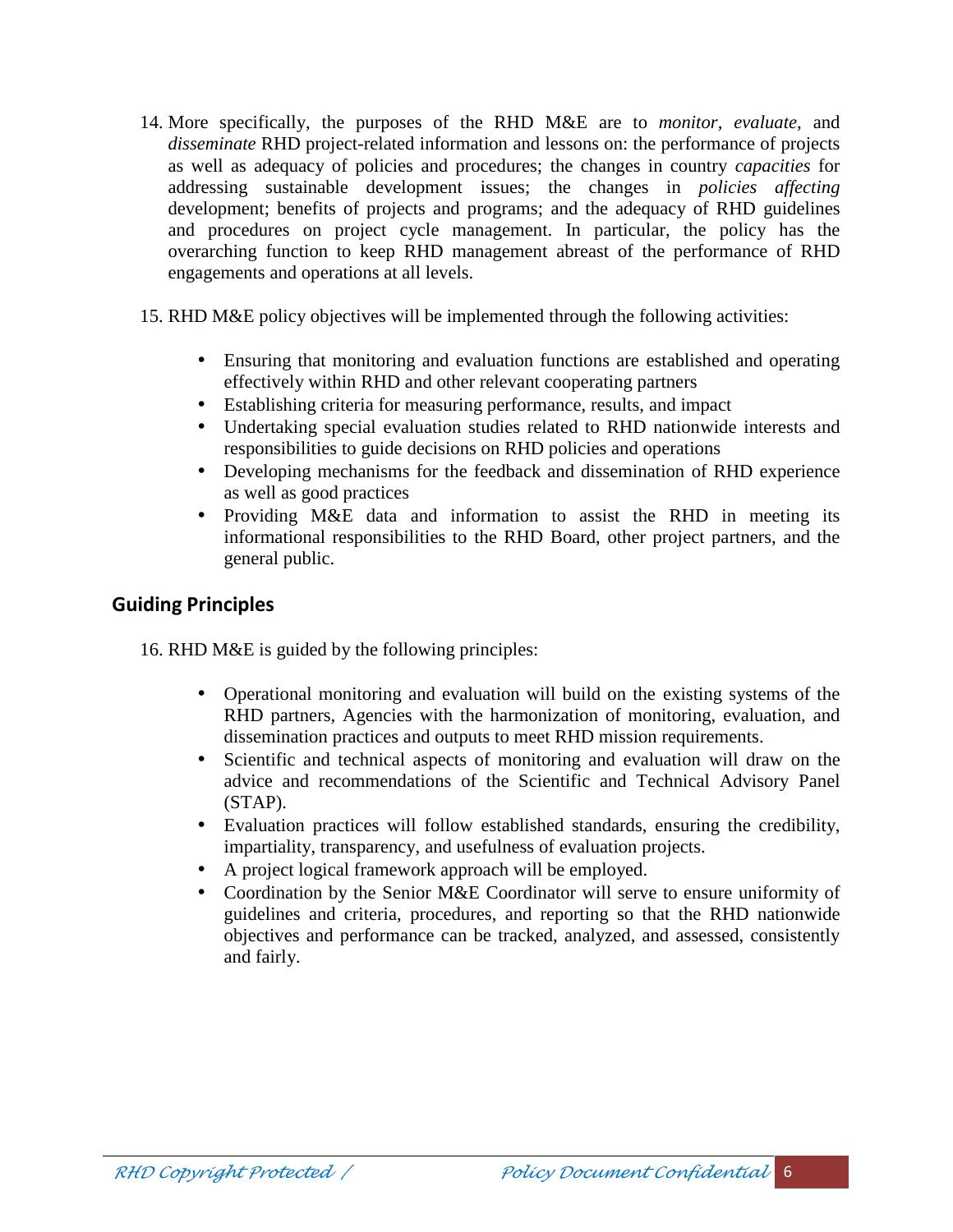## **Monitoring and Evaluation Criteria**

17. In general, monitoring and evaluation practices at RHD explore five criteria that are applicable to projects, programs, and thematic or community-level monitoring and evaluation but that do not all need to be systematically reviewed in all cases.

These five specific monitoring and evaluation criteria used in combination provide the decision-maker with essential information in connection with present and future decisions on projects and programs.

**Impact**: Measure both the positive and negative, foreseen and unforeseen, changes to and effects on society caused by the project(s) or program(s) under evaluation.

**Effectiveness**: measures the extent to which the objective has been achieved or the likelihood that it will be achieved.

**Efficiency**: assesses the outputs in relation to inputs, looking at costs, implementing time, and economic and financial results.

**Relevance**: gauges the degree to which the project or program at a given time is justified within the national and regional/local level and development priorities.

**Sustainability:** measures the extent to which benefits continue from a particular project or program after RHD assistance/external assistance has come to an end.

## **Methodologies, Frameworks, and Indicators**

18. This section will address a number of M&E methodological aspects such as: (a) monitoring and evaluation practices; (b) the use of project logical frameworks; and (c) the development of performance and impact indicators.

## **Monitoring and Evaluation Practices**

19. A number of different methods are needed to answer questions of processes and institutional development as well as environmental impact. A mix of methods will be employed, such as quasi-experimental design methods for time series analyses, implementation surveys, structured interviews, and process analyses, and qualitative approaches (participatory evaluations and beneficiary assessments). These alternative approaches to monitoring and evaluation will be employed separately or together to provide differentially conclusive but complementary evidence on program and project performance and impact. The methods employed will need to be determined for each of the monitoring and evaluation exercises.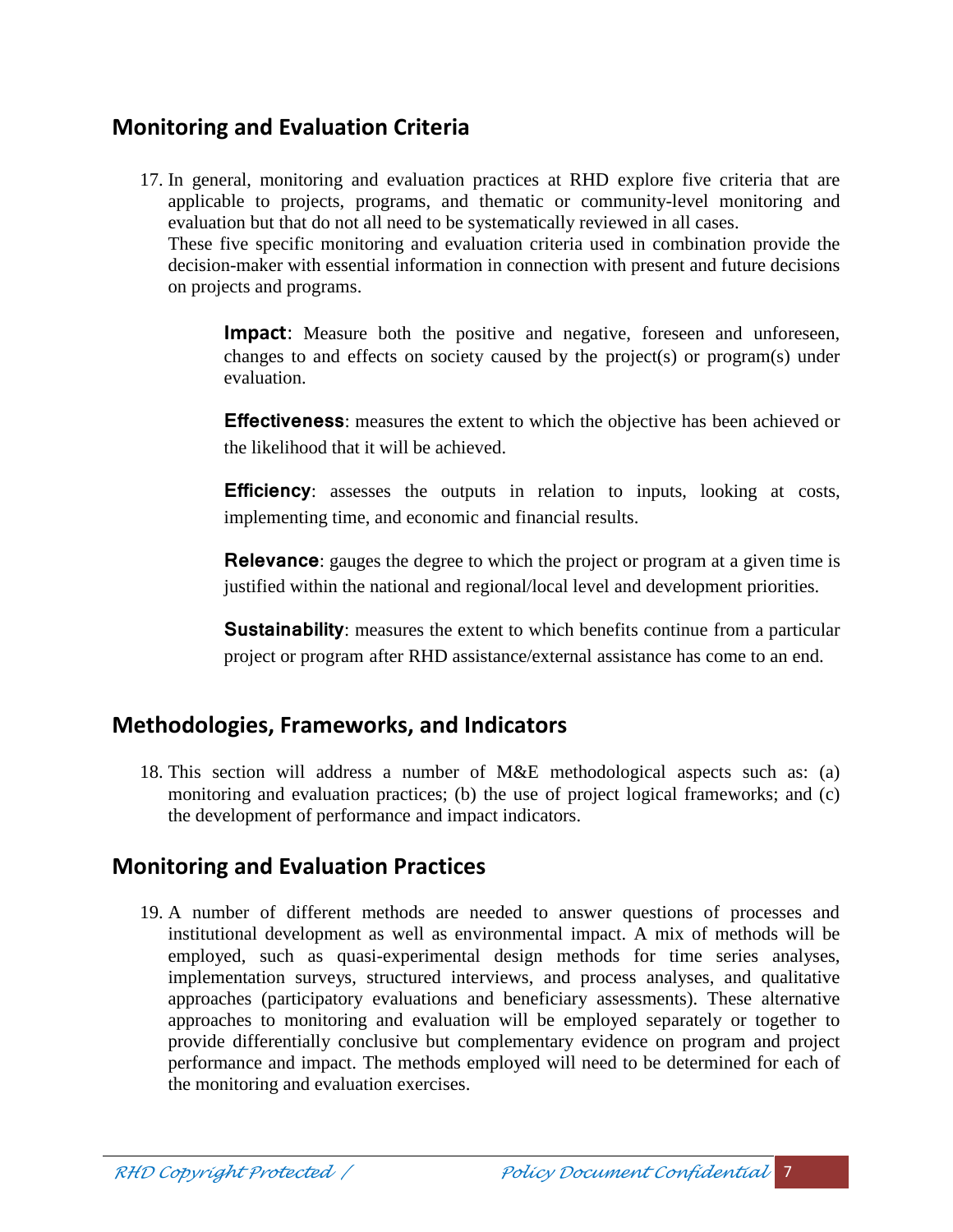20. As a general rule, RHD strongly encourages the active inclusion and involvement of all key stakeholders in all monitoring and evaluation activities.

## **Project Logical Framework**

21. The logical framework approach is an essential monitoring and evaluation project design instrument that facilitates results oriented project implementation and sound monitoring and evaluation. This approach establishes the links between goals, objectives, outputs, and inputs through verifiable indicators and specifications of the assumptions that underlie these relationships. Testing of the logical framework against objectives and the external environment/circumstances must be a recurring exercise.

## **Scientific Contexts, Performance, and Impact Indicators**

- 22. RHD's Operational Strategy underscores the multifaceted and cross-disciplinary goals and activities in diverse focal areas of RHD. Since RHD's monitoring and evaluation will essentially address issues of whether, and at what cost, the organization's strategic and other objectives have been achieved, multidisciplinary physical and social science approaches in evaluation would be required. This necessitates consultations routinely with a broad spectrum of the scientific community. STAP provides advice particularly in the identification of indicators. Likewise, a broad relationship with other organization, partners or community is also essential, especially based on their dissemination and advocacy roles as well as insights and competence in various areas like participatory approaches.
- 23. There are several ways of defining performance and impacts indicators. One way is based on the concept of causality. In the RHD context, impacts on the environment have mostly been caused by natural, political, economic, or social processes. The inter-relationships between natural and social processes have been demonstrated by many studies and research.
- 24. Both monitoring and evaluation methodologies and program and project frameworks are dependent on well-developed sets of indicators. These indicators provide the basis for before-and-after analyses and describe the effects (positive and negative) of program and project interventions, anticipated and unanticipated, intended and unintended. Thus, another way of defining indicators is according to the following four categories:
	- Indicators of program and project implementation in the various focal areas that enumerate the delivery of technical services, operating funds, and capital inputs with related disbursements and the resulting outputs generated (facilities created, activities and participatory processes organized, etc.)
	- Indicators of institutional change that demonstrate capacity development, attitudinal and awareness shifts, and policy reorientations
	- Indicators of project impact in national and local terms that demonstrate the environmental accomplishments of the RHD programs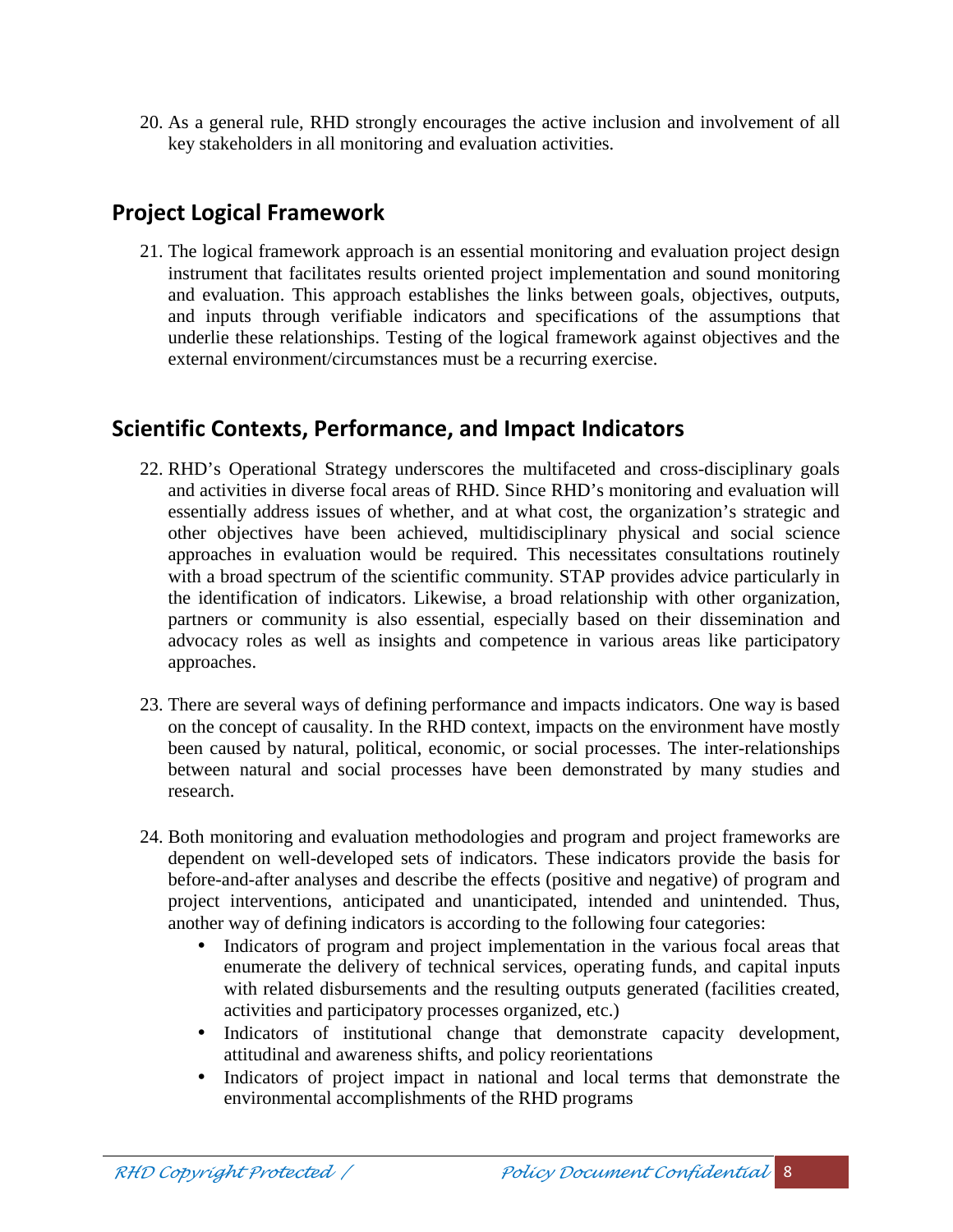Indicators of socio-economic conditions that are interrelated with the environmental results and impacts, including measures of the consequences of project interventions.

## **Monitoring Program**

- 25. RHD nationwide monitoring system is an essential tool for improved performance, planning, and portfolio and project management. One of the elements of this monitoring program is the monitoring of a project's progress in implementation and in achieving its overall goals. In addition, and on the basis of a minimum common format, each project will build into its design a monitoring and evaluation component, funded by project resources. This will include a baseline assessment, at a level appropriate to each project, to establish the conditions existing prior to project implementation and a monitoring program carried out during implementation which may include, where appropriate, participatory modes of monitoring and evaluation.
- 26. An important outcome of the monitoring program at the project level is the annual portfolio performance reports, which provide an analysis of the aggregated results of individual project monitoring.

## **Evaluation Program**

- 27. The types of project evaluations conducted by the various partners responsible for project implementation include mid-term reviews, implementation completion reports, performance audit reports, and independent terminal evaluations. These partners are responsible for the implementation of the project evaluations together with the project executing agencies. A distinction should be made between internal reviews performed by staff in the responsible operational division and evaluations carried out by persons who are independent of project operations. The latter may be conducted by staff members of the evaluation departments or external evaluators on contract.
- 28. The performance of the RHD Operational Programs (OPs) is evaluated in relation to their objectives. Among other factors, evaluation exercises will take into account guidance of the meeting of the parties/partners to the Board, strategic considerations of RHD that cut across all programs, several strategic considerations specific to each program, RHD's operational principles for its work programs, and project selection criteria.
- 29. In addition to evaluation of OPs, the project M&E committee at RHD will conduct and coordinate cross-cutting evaluations that provide the opportunity to assess topics of concern to all operational programs. The range of topics would include, for example, aspects of institutional development (participation, capacity building, policy formulation, technology comparisons), funding arrangements (incremental costs, co-financing, technical and financial assistance), management and operations responsibilities, best practices in M&E arrangements, and application of lessons learned.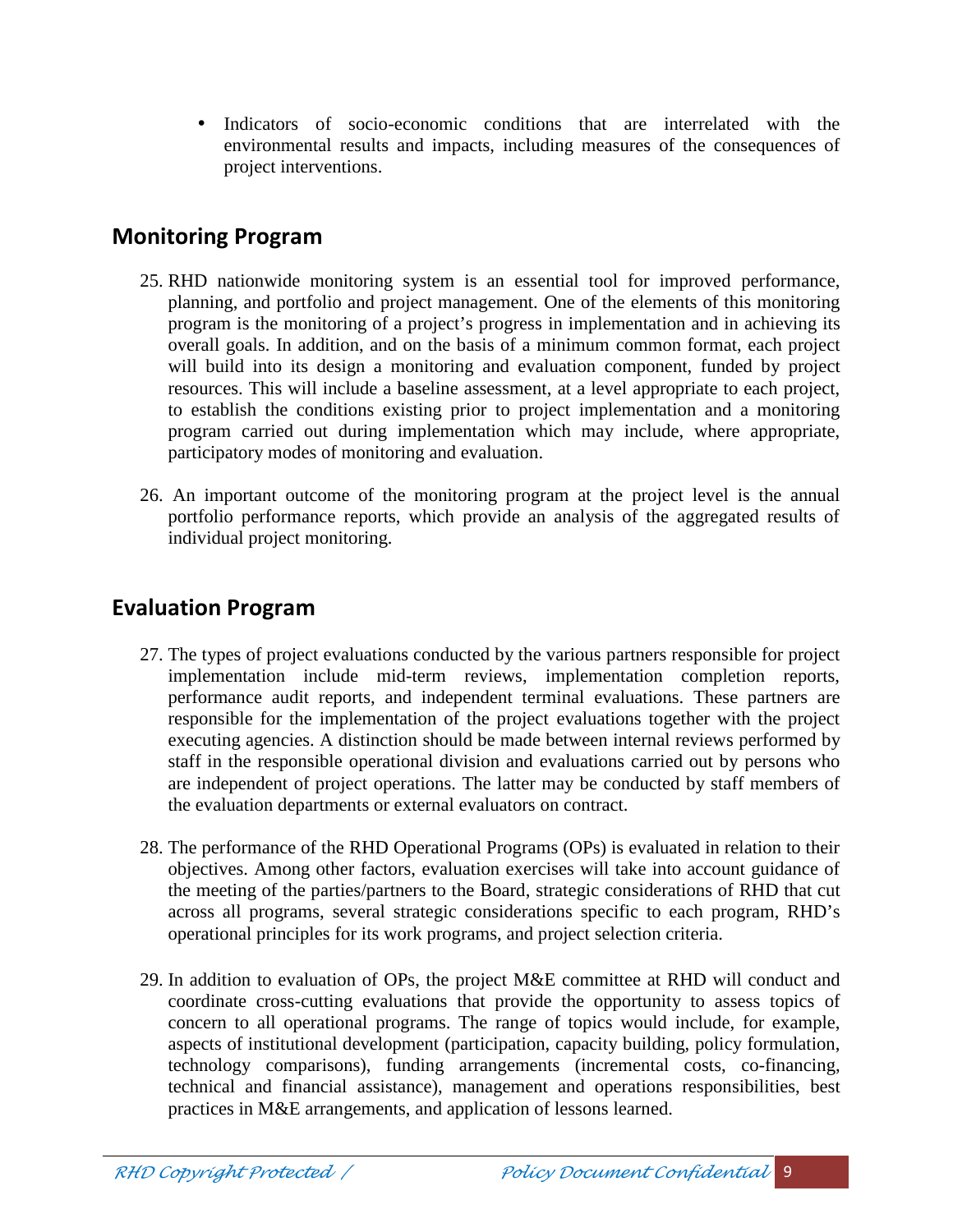30. Finally, the RHD project committees has requested on several occasions a comprehensive assessment of RHD's performance to address the overriding issues of overall performance, like national impact and benefits of RHD programs, as well as the appropriateness of RHD programs and priorities.

#### **Feedback and Dissemination**

- 31. An essential and integral part of monitoring and evaluation is the feedback and dissemination of the analyses, findings, recommendations, and lessons learned. This calls for clearly identified tasks, resources for their implementation, designated dissemination responsibilities, and identification of the needs of the end users. It requires using techniques that promote and facilitate the integration of findings and lessons into RHD's programs and projects and, more broadly, into all related efforts that advance the achievement of Millennium Development Goals and national benefits.
- 32. The main components of dissemination include:
	- Transparency in the availability of information from monitoring and evaluation activities
	- Ease of access to relevant monitoring and evaluation information, as required by decision-makers and other users, including full disclosure of non-confidential information
	- Special initiatives to engage policy and operations decision-makers and program stakeholders in internalizing the lessons from experience and best practices
	- Requirements for the use of lessons and best practices in the development of new policies and projects
	- Systematic action on the follow-up of findings and recommendations that flow from the M&E program
	- Specific dissemination programs for partners and country focal points.
- 33. Some of the main dissemination techniques will include: preparation of reports, summaries, and abstracts; electronic information systems; management and staff review sessions; wide participation in project review processes by project staff, task managers, and intended beneficiaries; special analyses of experience in project documents; and country and community seminars and workshops and reference services.
- 34. The primary end users of monitoring and evaluation products are: RHD board, partners, STAP and related stakeholders and other interested members of the public. Each dissemination product will identify the intended primary and secondary recipients.

## **Managing the RHD M&E Program**

35. M&E is a shared responsibility within the RHD partnership; each institution and their management and technical staff members participating in RHD-funded activities will also be required to participate in M&E.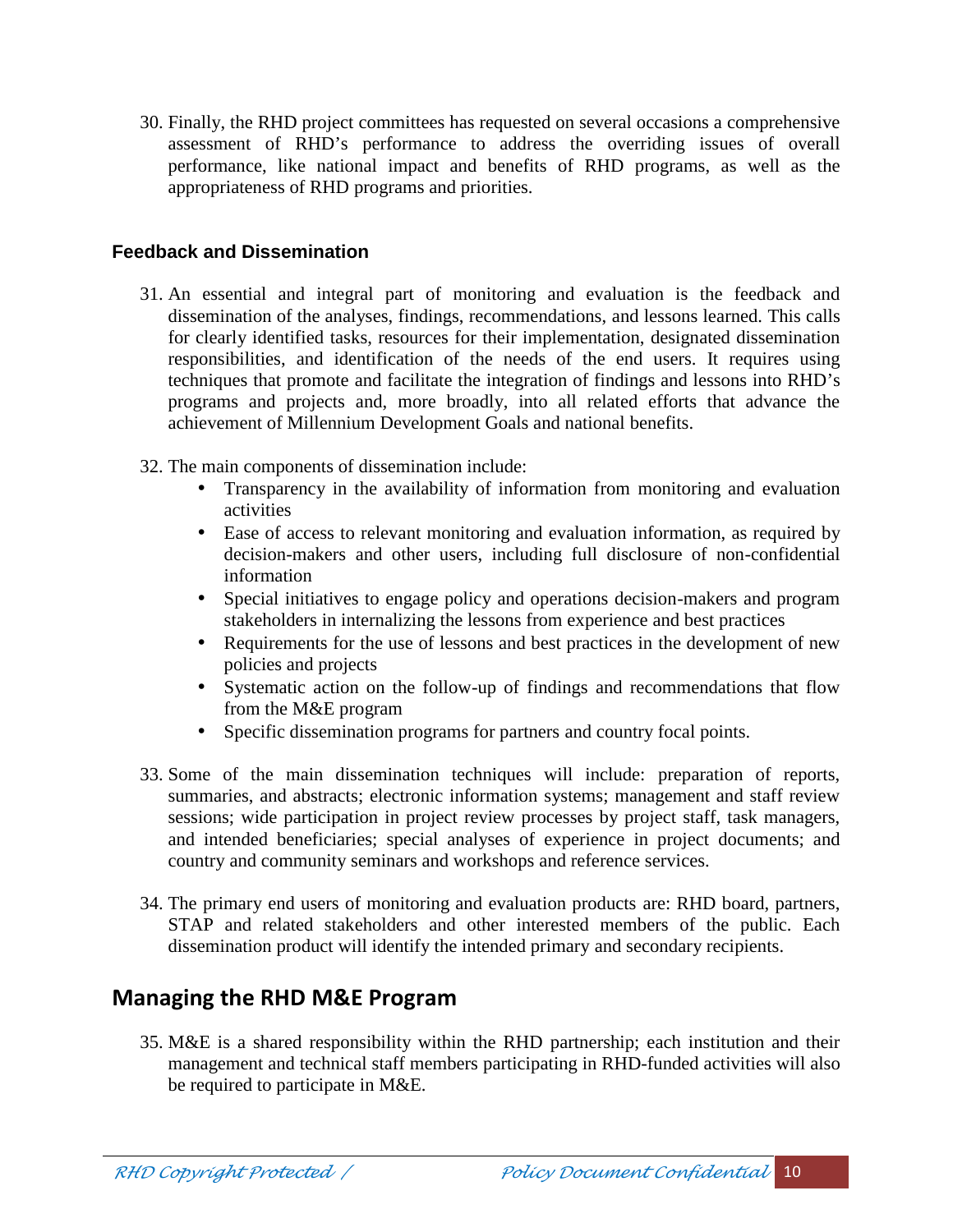Therefore a coordinated approach is required for managing the organization and resources allocated for M&E activities, taking into account both the nature of the RHD initiative and the need for integrated production of reliable and valid information.

- 36. RHD is committed to having a multiyear evaluation strategy that links and guides yearly planning and reporting of evaluation and monitoring work. The RHD Board of Directors develops, in consultation with other partners and as appropriate with the donor agencies under expanded opportunities, a monitoring and evaluation plan on a rolling 3-year basis in the Organization Plan and on an annual basis in the context of the RHD budget.
- 37. Monitoring and evaluation activities are seen as an investment rather than a cost. By investing in these activities, RHD gains credibility that translates in better relations with all its stakeholders. Furthermore, improved learning translates into more effective and efficient practices. Funding for these activities comes from RHD corporate and project budgets and is divided among the partners funding for M&E activity that is an integral part of projects is covered by the project budgets.
- 38. The organization and structure of the RHD's M&E program is based on the following two premises: (a) the M&E program is coordinated and guided by the RHD Project M&E Committee; and (b) monitoring and evaluation, especially at the project level, is a responsibility of all the partners involved in carrying out RHD-funded activities.

## **Roles and Responsibilities**

#### RHD Board of Directors

- Approves the Organization Plan and the annual budget which includes M&E activities
- Reviews results of evaluations and monitoring activities.

#### **RHD Project M&E Committee**

- 39. The RHD Project M&E Committee's has the lead responsibility for:
	- Preparing RHD nationwide minimum M&E standards and procedures
	- Conducting evaluations of RHD's overall performance
	- Conducting evaluations of programs, and cross-cutting issues
	- Conducting periodic project impact evaluations
	- Coordinating the annual Project Implementation Reviews (PIRs) and reporting their results
	- Updating and implementing a dissemination strategy for M&E results and lessons.
- 40. In addition, the RHD Project M&E Committee shares responsibilities for the following tasks with other teams of the RHD Board of Directors:
	- Ascertaining that program recommendations are submitted for decision in the RHD Board and the Partner, as appropriate, and monitoring the implementation of the decisions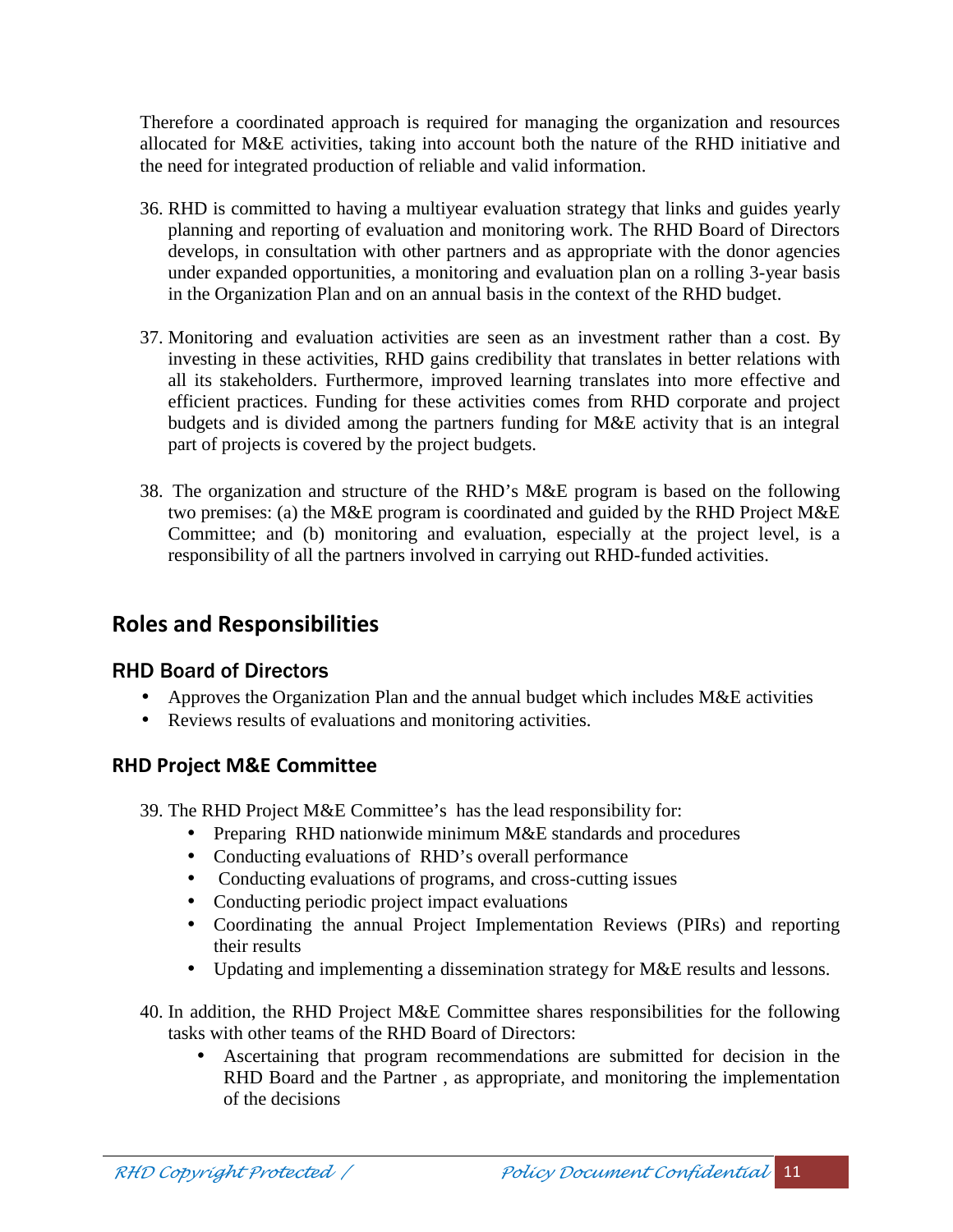- Identifying program-level indicators and collecting data to monitor performance on program indicators
- Assuring that results and lessons identified through M&E activities are adequately reflected in public information about RHD.
- 41. Other RHD project teams and the partners will provide advice on M&E components of RHD projects, including indicators, within their respective focal areas. They also will participate in program or cross-cutting reviews, studies and evaluations, and the annual Project Implementation Reviews.

#### **Partners**

- 42. The RHD Partners/ Donor Agencies have lead responsibility for:
	- Designing monitoring and evaluation plans for projects and adequately monitoring the implementation of projects against performance indicators
	- Reporting annually on project performance in the context of the PIR
	- Conducting terminal project evaluation of all projects and making them publicly accessible
	- Conducting mid-term evaluations as well as other evaluations at the project level during project implementation whenever appropriate
	- Ascertaining that recommendations from evaluations are submitted for decision making within their agencies, as appropriate, and monitoring the follow-up of such decisions.
- 43. In addition, RHD Partners/ Donor Agencies are encouraged to conduct impact evaluations of RHD projects after project completion.
- 44. Finally, the RHD Board of Directors will support the RHD Project M&E Committee and others within the RHD partnership on the following:
	- Participating in program studies, evaluations, and crosscutting reviews
	- Participating in identifying program indicators
	- Backstopping studies of RHD's overall performance
	- Assisting in the dissemination of publications and other products prepared by the RHD Project M&E committee/ team.

## **III. RHD M&E Procedures**

45. The M&E procedures are intended to present monitoring and evaluation activities requirements for RHD-financed projects. These procedures build on existing M&E systems, policies, and procedures in the Partner/ Donor Agencies. In some cases, the Partner/ Donor Agencies' own procedures will go beyond the requirements described here. Where this is the case, it is expected that those procedures will be followed.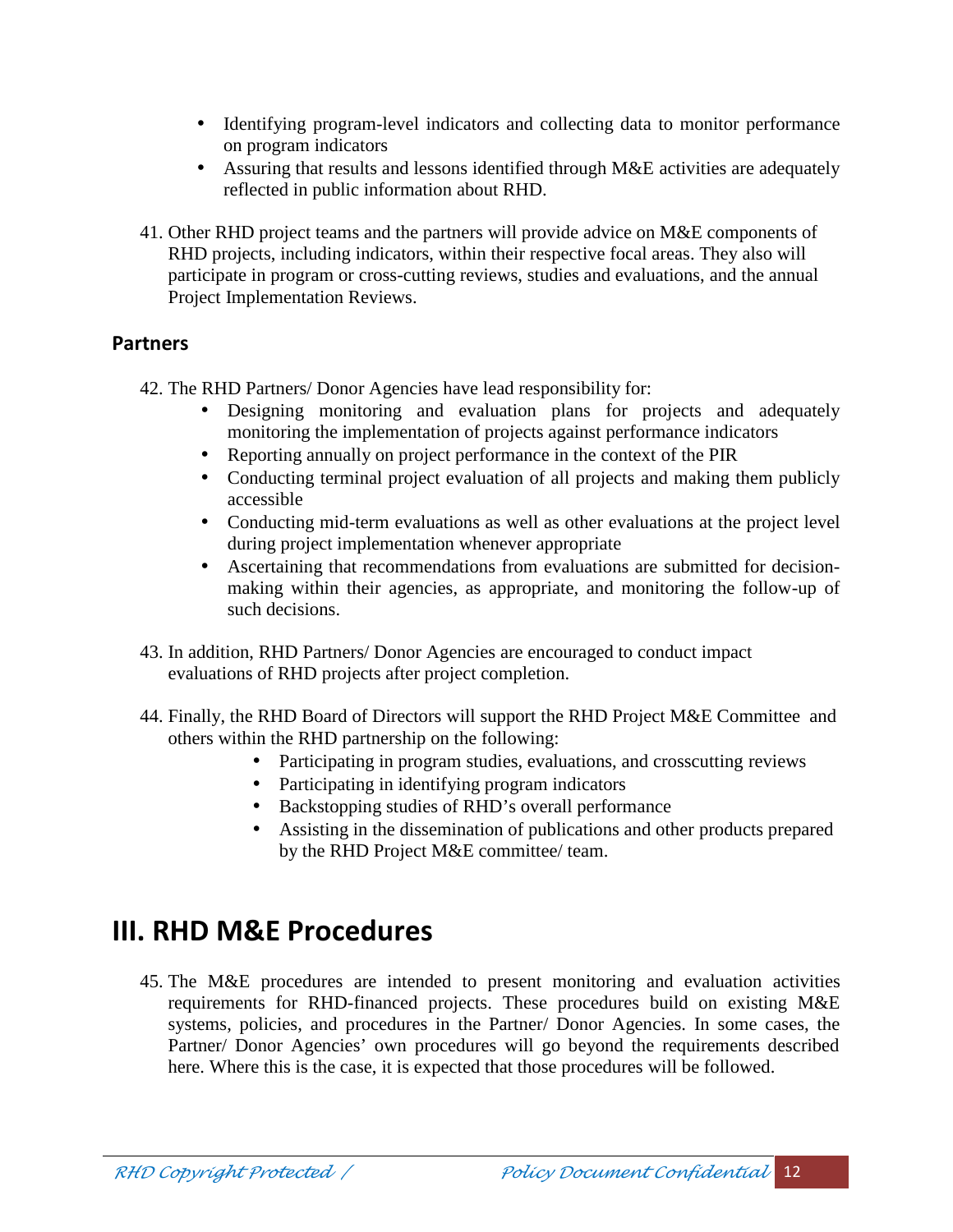However, where the RHD M&E procedures are more demanding, the RHD standards will be met. The operational standards for these procedures will be prepared, when necessary, in consultation with the Partner/ Donor Agencies.

## **Monitoring Program**

#### **Project Level**

- 46. This section describes the minimum requirements for monitoring regular RHD projects (those involving Donor funding of US \$ 10,000.00 or more), medium-size projects (those receiving up to US \$1 million in Donor funding), and enabling activities under expedited procedures (Enabling Activities).
- 47. **Regular projects** are required to use the logical framework approach (LFA). The LFA will contain clear statements of project goals, objectives, outputs and inputs, objectively verifiable indicators, baseline measures for indicators, and sources of information to measure progress. Project designs will include a discussion of key assumptions and the internal and external risks to the attainment of the project's objectives. **Medium-size projects** are not required to use the LFA but will have clear statements of goals and objectives as well as indicators to measure progress.
- 48. **Both regular and medium-size project designs** should include plans for monitoring and evaluation, and as appropriate, collection of baseline data as well as adequate provision for their funding. These plans should identify how performance information from monitoring and evaluation activities is intended to be used to guide project management towards accomplishing project objectives. Monitoring plans will include the definition of each performance indicator and unit of measurement; description of the data source(s) for the indicator; baseline data and methods for data collection or calculation; frequency and schedule of data collection; and individuals responsible for ensuring data availability. Performance indicators should be chosen in such a way that they are direct, objective, and practical, in the sense that most data would be made available at intervals consistent with management needs. Quantitative indicators would be preferable. However, if qualitative indicators are used, they must be defined so as to permit regular, systematic, and relatively objective judgment regarding change in "value" or status of the indicator to facilitate assessments of the before and after, or with and without, the project situation. When identifying performance indicators, partners will consider "common" indicators that may have been identified for each focal area program.
- 49. **Enabling activities** will have clear statements of goals and objectives, indicators, baseline measures, and data sources, but are not required to use the LFA. Progress on enabling activities implementation will be reviewed through an annual stock-taking exercise.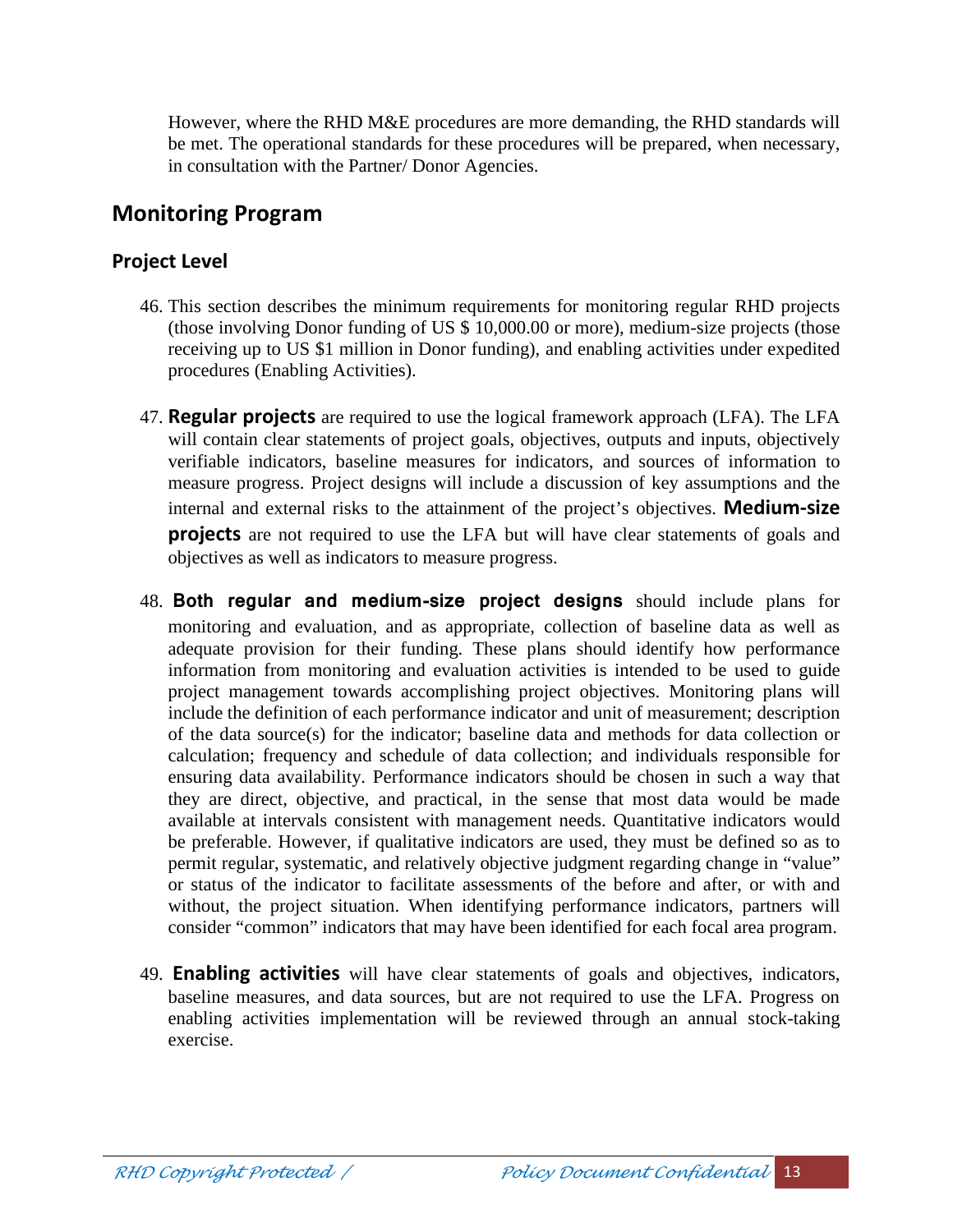## **Program Level**

#### *Project Implementation Review (PIR)*

- 50. The Project Implementation Review (PIR) is a monitoring tool to assess implementation progress and the likelihood of attaining the projects' objectives. The review is based on project objectives and performance indicators identified at the time of design and modified as appropriate during implementation.
- 51. The RHD Project M&E Committee/ team coordinate the annual PIR. Individual project reviews are conducted by the Organization or partner responsible for implementing the project. The Senior M&E Coordinator, in consultation with the Partner/ Donor Agencies, the RHD Board of Directors, and STAP, issues detailed guidance for each year's review. PIRs include all active regular projects and medium-size projects which have been under implementation for at least one year by November 30 of the current PIR year. PIRs are not required for enabling activity projects under expedited processes.
- 52. In addition to individual PIRs on regular projects, the organization submit reports that summarize trends, progress, and issues in their portfolios and include a summary of recommendations and follow-up actions prompted by project evaluation reports.
- 53. Based on the results of the PIRs, annual reviews, and other monitoring and evaluation activities, the RHD Project M&E Committee/ team coordinates the preparation of an annual report, the *Project Performance Report,* which is presented to the RHD Board of Directors by the RHD Senior M&E Coordinator before submission to the project Partner/ Donor Agency(s).

#### **Program-Level Indicators**

- 54. RHD program indicators are intended to provide a means to quantitatively monitor RHD's projects and non-project activities at a strategic level. The indicators are chosen to measure progress towards RHD broad program objectives, as well as aggregate results achieved through individual projects.
- 55. Program indicators are used within the context of program studies and evaluations and cross-cutting reviews. The results of this program-level monitoring are reflected in the Project Performance Reports.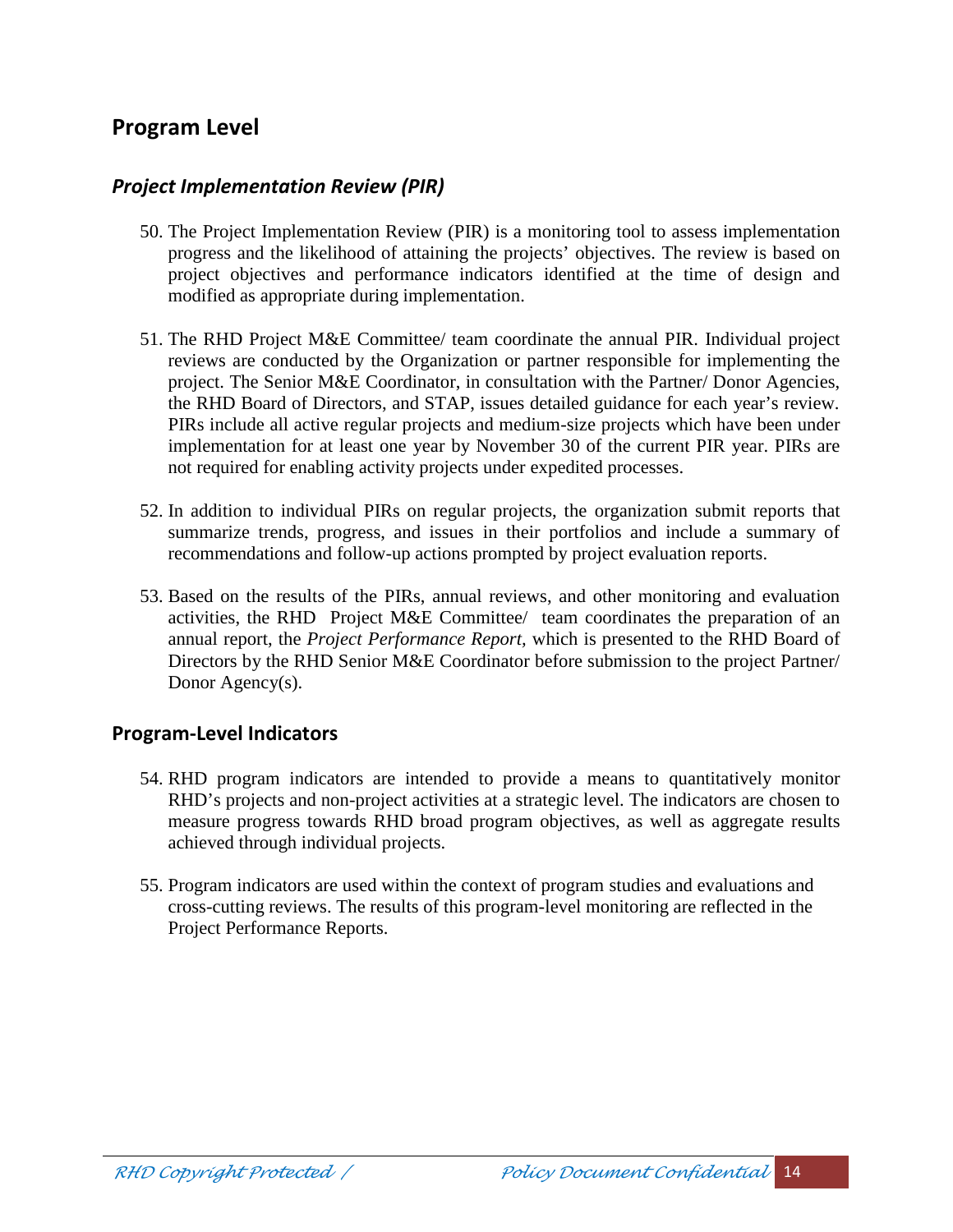## **Evaluation Program**

#### **Project Level**

#### Mid-Term Evaluations

- 56. All projects with long implementation periods (e.g., over 3 or 6 years) are encouraged to conduct mid-term evaluations. In addition to providing the first review of implementation progress, this type of evaluation is responsive to RHD Board decisions on transparency and better access of information during the implementation. Mid-term evaluations are intended to identify project design problems, and are essentially an internal activity undertaken for project management. Mid-term evaluations are to be conducted or reviewed by an independent evaluator not associated with the implementation of the project.
- 57. Other evaluations are also encouraged at other critical milestones in project implementation.

#### Terminal Evaluations

- 58. All RHD **regular projects** will carry out a terminal evaluation at project completion to assess project achievement of objectives and impacts. These evaluations are the responsibility of the RHD as the Implementing organization and should be conducted or reviewed by an independent evaluator not associated with the project implementation.
- 59. A terminal evaluation of a RHD-funded project (or previous phase) is required before a concept proposal for additional funding (or subsequent phases of the same project) can be considered for inclusion in a RHD work program.

#### Impact Evaluations

- 60. The RHD Project M&E Committee/ team and the Partner/ Donor Agency(s) will carry out, when appropriate, impact evaluations, typically 2-5 years following project completion. These impact evaluations will normally be done for a cluster of similar projects or for projects in the same RHD focal area, on a county, regional or national basis. Evaluation findings are reported to the RHD Board and reflected in the annual Project Performance Reports.
- 61. Given the long-term nature of many of RHD projects, projects are encouraged to include long-term monitoring plans that are sustainable after project completion.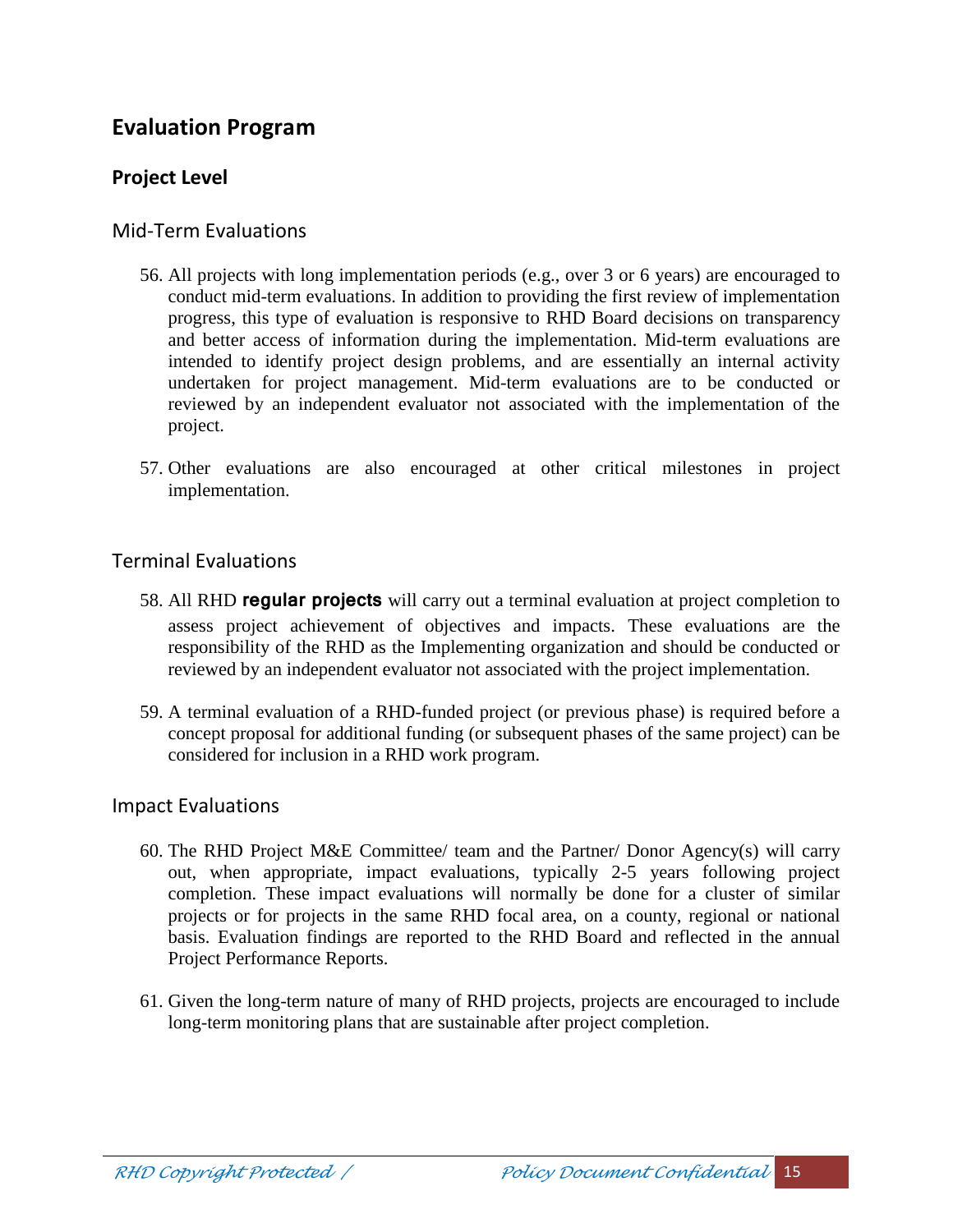## **Program Level**

#### Program Evaluations, Cross-Cutting and Thematic Reviews

- 62. Program evaluations and cross-cutting reviews may comprise a focal area, an operational program, or cross-cutting issues such as community ownership, capacity development, CBO and private sector involvement, etc. They may be carried out by independent teams or by joint teams made up of RHD staff from the RHD Project M&E team and Partner/ Donor. In many cases, the teams may be composed of an independent team leader, some external evaluators, and RHD Board and Partner/ Donor staff members. Program evaluations involve visits to communities and project sites.
- 63. As an outcome of each annual Project Implementation Review, a limited number of topics are identified for in-depth review. The RHD Project M&E Committee/ team coordinate these thematic reviews, with a view to presenting results at the following year's PIR or when appropriate. The thematic reviews are not intended to be full program evaluations. Instead, they are generally conducted as desk studies, literature reviews, and/or workshops, with limited fieldwork or primary data collection.
- 64. The RHD Project M&E Committee/ team prepare recommendations for follow-up activities based on these reviews, studies, and evaluations for RHD management consideration and decision.

## **RHD Level**

Evaluations of RHD's Overall Performance, Results, and Impact

- 65. An independent evaluation of the overall performance of the RHD is conducted every 3-4 years or as requested by the RHD Board of Directors. The independent evaluation assesses RHD project results and impacts; the progress made towards RHD's project objectives; the extent to which RHD has effectively implemented Board guidance, its operational principles, and other policies and procedures; and the degree to which recommendations from previous overall performance studies have been followed up. The evaluation is implemented by an independent team appointed by the RHD Senior M&E Coordinator, in accordance with the terms of reference criteria approved by the RHD Board of Directors and in consultation with the RHD CEO/Chairman.
- 66. As a follow-up to the overall performance evaluation, the RHD Project M&E Committee/ team will prepare an action plan, in consultation with Partner/Donor and for consideration and approval by the RHD Board, to respond to the evaluation's recommendations. The RHD Project M&E Committee/team monitors the action plan and reports on progress to the RHD Board as requested.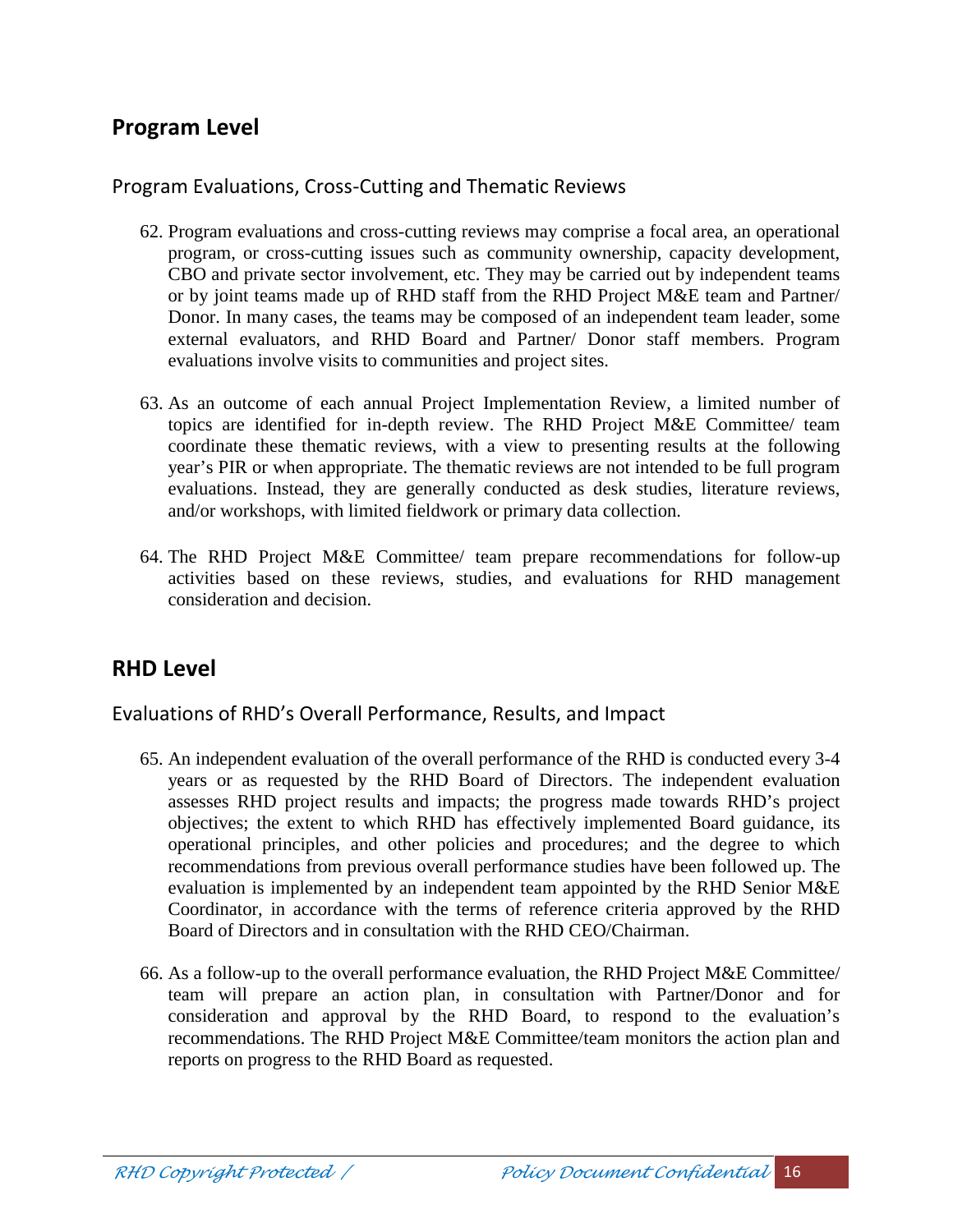## **Glossary of Key Terms**

**Accountability** is an agency's, organization's, or individual's obligation to demonstrate and take responsibility for performance in light of agreed expectations. (The functions of M&E promote accountability.)

**Appraisals** are overall assessments of the relevance, feasibility, and sustainability of a project prior to making a decision on whether to undertake it.

**Efficiency** assesses the outputs in relation to inputs, looking at costs, implementing time, and economic and financial results.

**Effectiveness** measures the extent to which an objective has been achieved or how likely it is to be achieved.

**Evaluations** are systematic and independent assessments of ongoing or completed projects or programs, their design, implementation, and results with the aim of determining the relevance of objectives, development efficiency, effectiveness, impact, and sustainability.

**Impacts** are the positive and negative, and foreseen and unforeseen, changes to and effects caused by the projects or programs under evaluation.

**Indicators** are quantitative or qualitative statements that can be used to describe situations which exist and measure changes or trends over a period of time. (In the context of the logical framework approach, an indicator defines the performance standard to be reached in order to achieve an objective.)

**Inputs** are the funds, personnel, materials, etc., necessary to produce the intended outputs.

**Lessons Learned** are the lessons based on the findings of one or more evaluations, which are presumed to apply to ongoing or future project, and which often form a specific section of an evaluation report.

**Logical Framework Approach** is the tool for developing and monitoring the logical relationship between inputs, outputs, and objectives/goals that determines the implementation of a project via identification, formulation, appraisal, implementation, monitoring, and evaluation.

**Monitoring** is the continuous or periodic process of collecting and analyzing data to measure the performance of a program, project, or activity. (As an integral and continuing part of project/program management, it provides managers and stakeholders with regular feedback on implementation and progress towards the attainment of global environmental objectives.)

**Objectives/goals** are the ultimate and long-term development impact that is expected to be attained after the project purpose is achieved. (Objectives or goals define a project's success.)